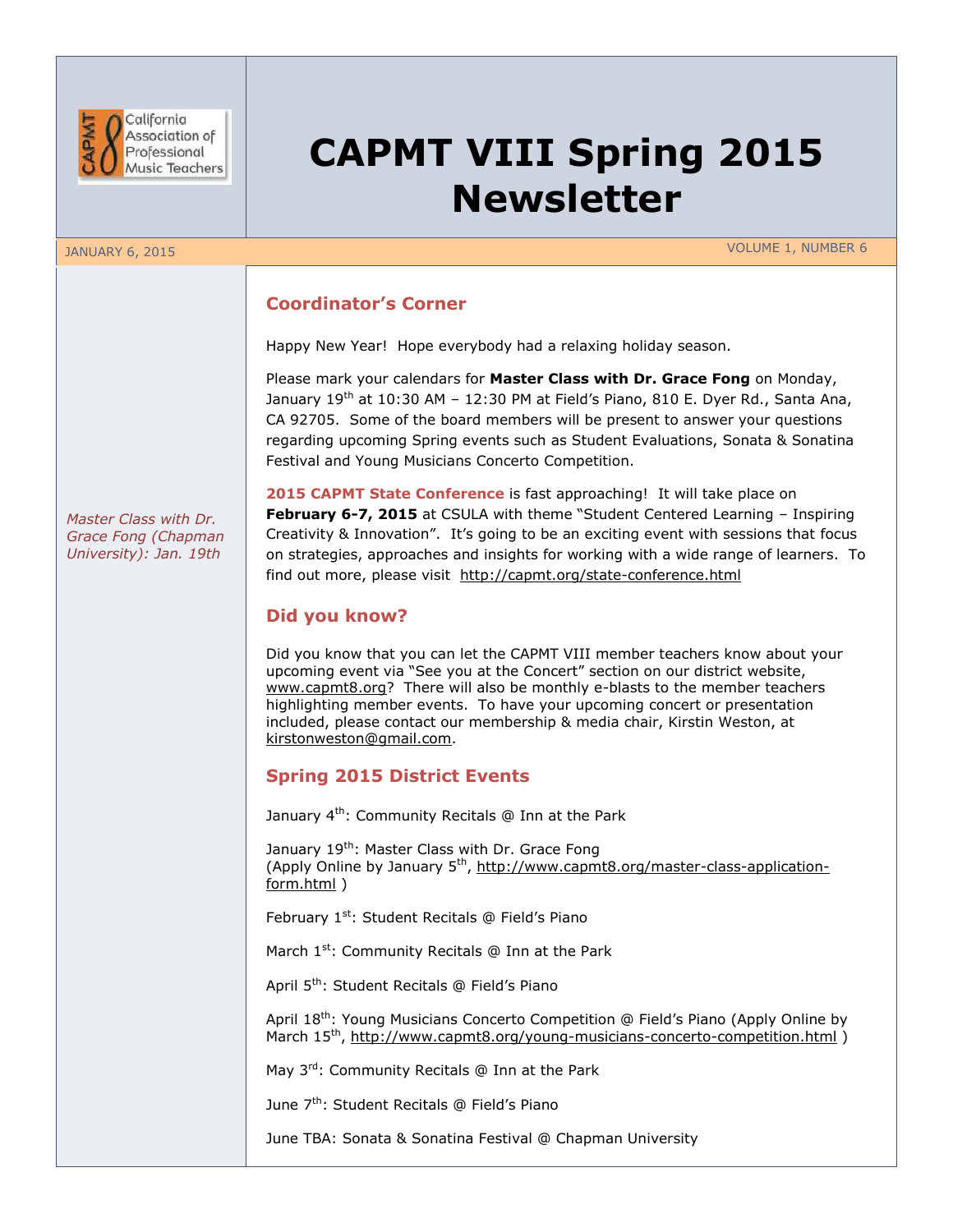June 21<sup>st</sup>: Student Evaluations @ Little Chopin School (Apply Online by May 1<sup>st</sup>, <http://capmt.org/student-programs/capmt-student-programs/student-evaluations> )

## **Fall 2014 Events Results**

## **CAPMT VIII Piano Auditions Results**

Adjudicator: Dr. Kookhee Hong

Students who received rating of "5": Julian Becker, Sophia Becker, Sabrina Chavez, Lucy Chen, David Feng, Ricky Grannis-Vu, Eric Ho, Michael Ho, Donna Kim, Joshua Kim, Russel Lee, Jessica Liu, Sanaya Mistry, Jessica Schultz, Michelle Tekawy, Ryan Tran, Christopher Yue

Studios of Su-shing Chiu, Dr. Andrea Garreffa, Dr. Valentina Gottlieb, Heidi Lee Kim, Betty Liu, Dr. Minji Noh

#### **CAPMT VIII Ensemble Auditions Results**

Adjudicators: Esther Park & Peter Fournier

Students who received rating of "5": Roy Kim, Alex Kim, Chloe Thompson, Daniel Jones, Benjamin Li, Jeremy Li, Yi Ann Li, Yi Ning Li, James Leehealey, Kennedy Leehealey, Mao Inoue, Eitaro Inoue, Matthew Richardson, Abigail Richardson, Matteo Ramirez, Adaan Ramirez, Skyla Jin, Caitlyn Jin, Joanna Chou, Serena Yu, Connie Tian, Elaine Chao, Conrad Park, Andrew Park, Nao Ichikawa, Kana Shaffer, Allison Peng, Kai Orgill, Mikaela Licudine, Alexander Licudine, Nao Ichikawa, Anne Morita, Daniel Tan, Madeleine Black, Harlan Tsui, Joseph Lai, Gabriel Licudine, Mikaela Licudine, Yuri Minami, Minh Pham

Studios of Su-Shing Chiu, Mami Higashi, Heidi Lee Kim, Dr. Minji Noh, Teresa De Jong Pombo

### **CAPMT VIII Contemporary Music Festival Results**

Adjudicators: Dr. Laura Jeon & Dr. Brendan Kinsella

#### **Category A (Age 7 & under)**

Winner, Angelina Zheng, Student of Su-shing Chiu

#### **Category B (Ages 8 & 9)**

Winner, Helen Yeong, Student of Su-shing Chiu Alternate, Yi Ning Li, Student of Heidi Lee Kim

**Category C (Ages 10-12)** Winner, Jenna Kim, Student of Heidi Lee Kim

#### **Category D (Ages 13-15)**

Winner, Adin Boyer, Student of Pamela Worcester Alternate, Madeleine Chou, Student of Dr. Valentina Gottlieb

**Category E (Ages 16-18)** Winner, Jiayang Chris Zhou, Student of Pamela Worcester

#### **Category F (Collegiate)**

Winner, Arsen Jamkotchian, Student of Dr. Grace Fong Alternate, Kristi McKinley, Student of Dr. Janice Park